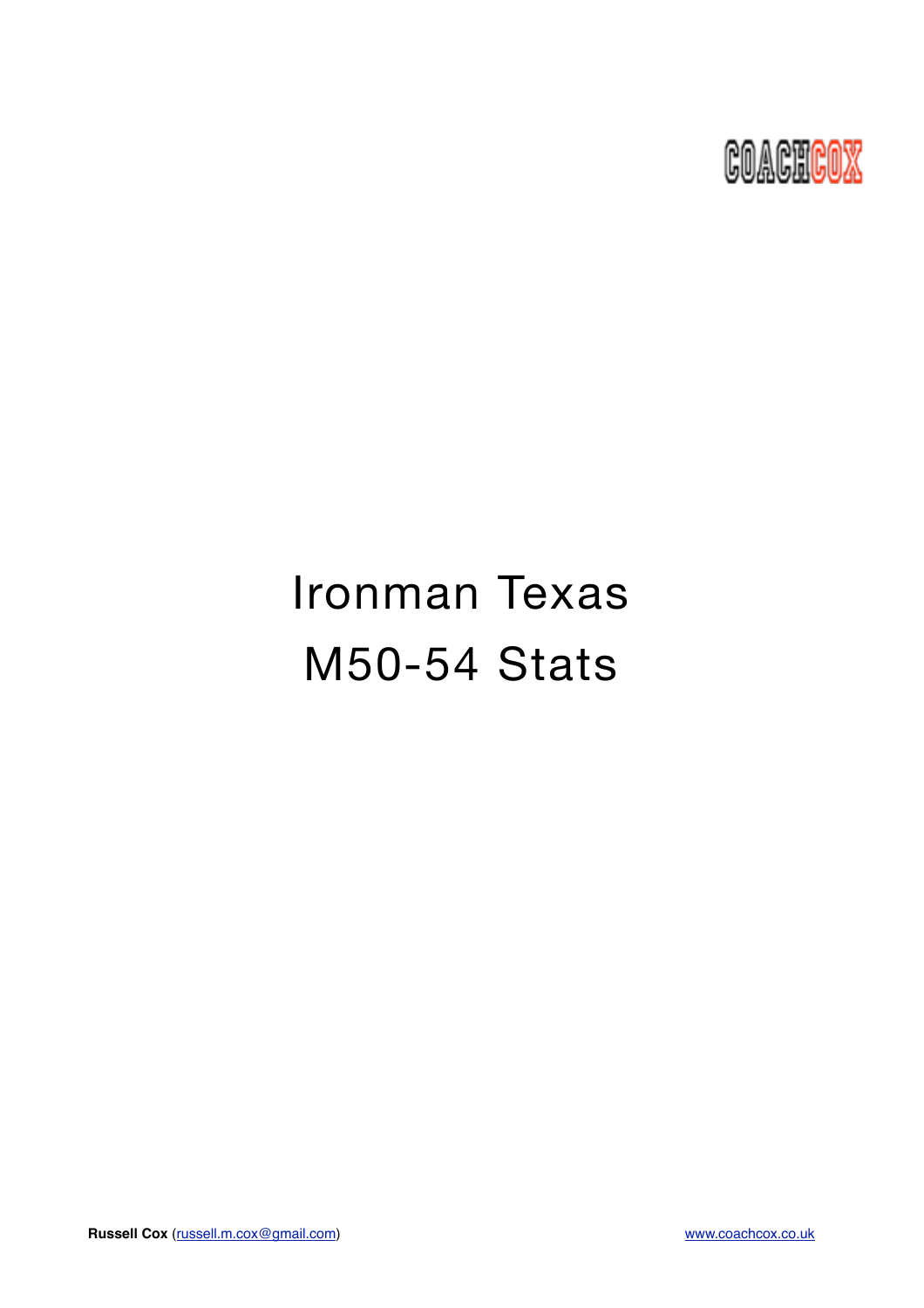# M50-54 Summary Statistics

| Year    | <b>Finishers</b> | <b>M50-54 Finishers</b> | Male Winner's Time | <b>Female Winner's Time</b> | <b>M50-54 Winner's Time</b> |
|---------|------------------|-------------------------|--------------------|-----------------------------|-----------------------------|
| 2011    | 2004             | 162                     | 8:08:20            | 8:57:51                     | 10:22:22                    |
| 2012    | 2022             | 133                     | 8:10:44            | 8:54:58                     | 9:43:05                     |
| 2013    | 2055             | 130                     | 8:25:06            | 8:49:14                     | 9:56:39                     |
| Average | 2027             | 142                     | 8:14:43            | 8:54:01                     | 10:00:42                    |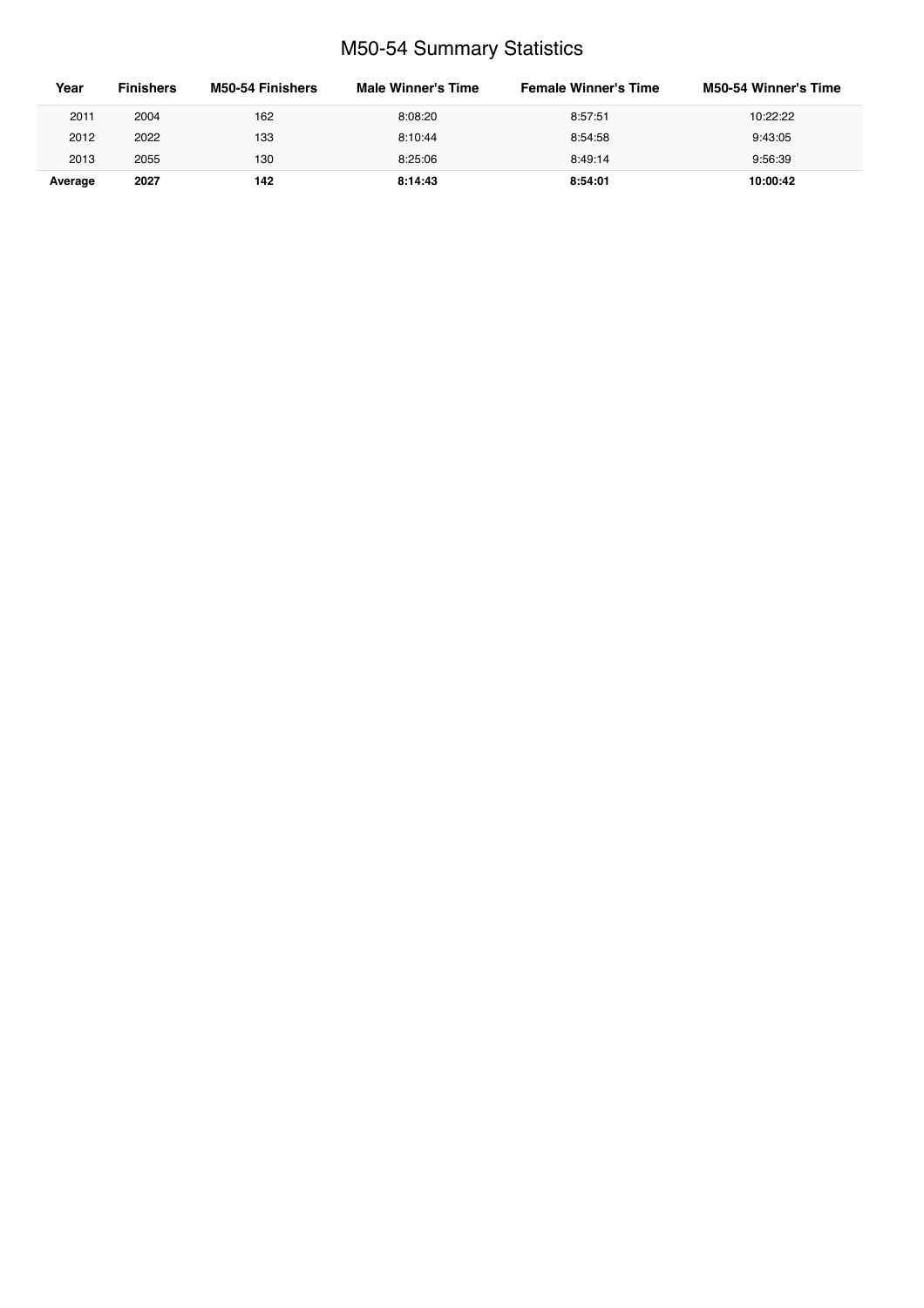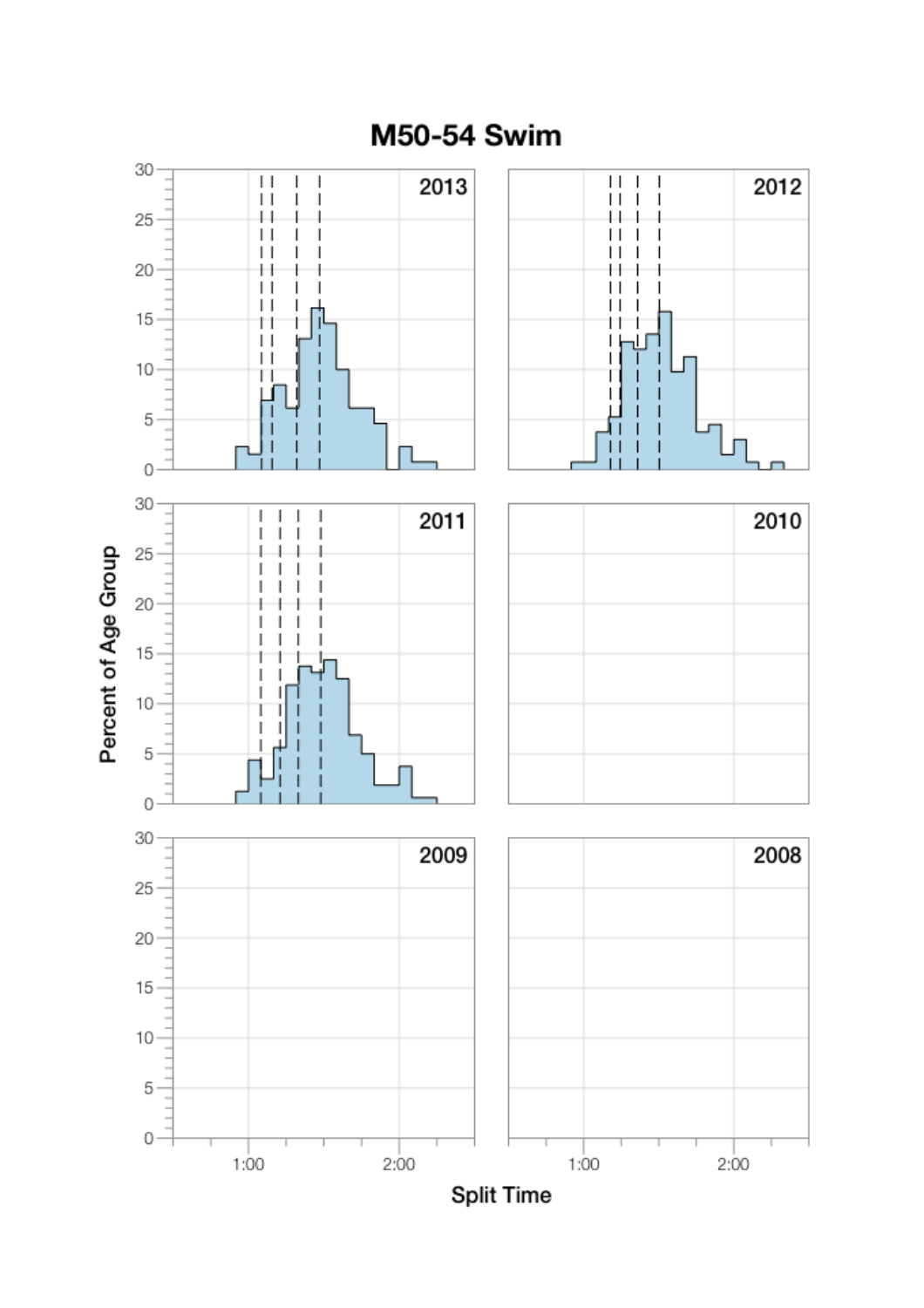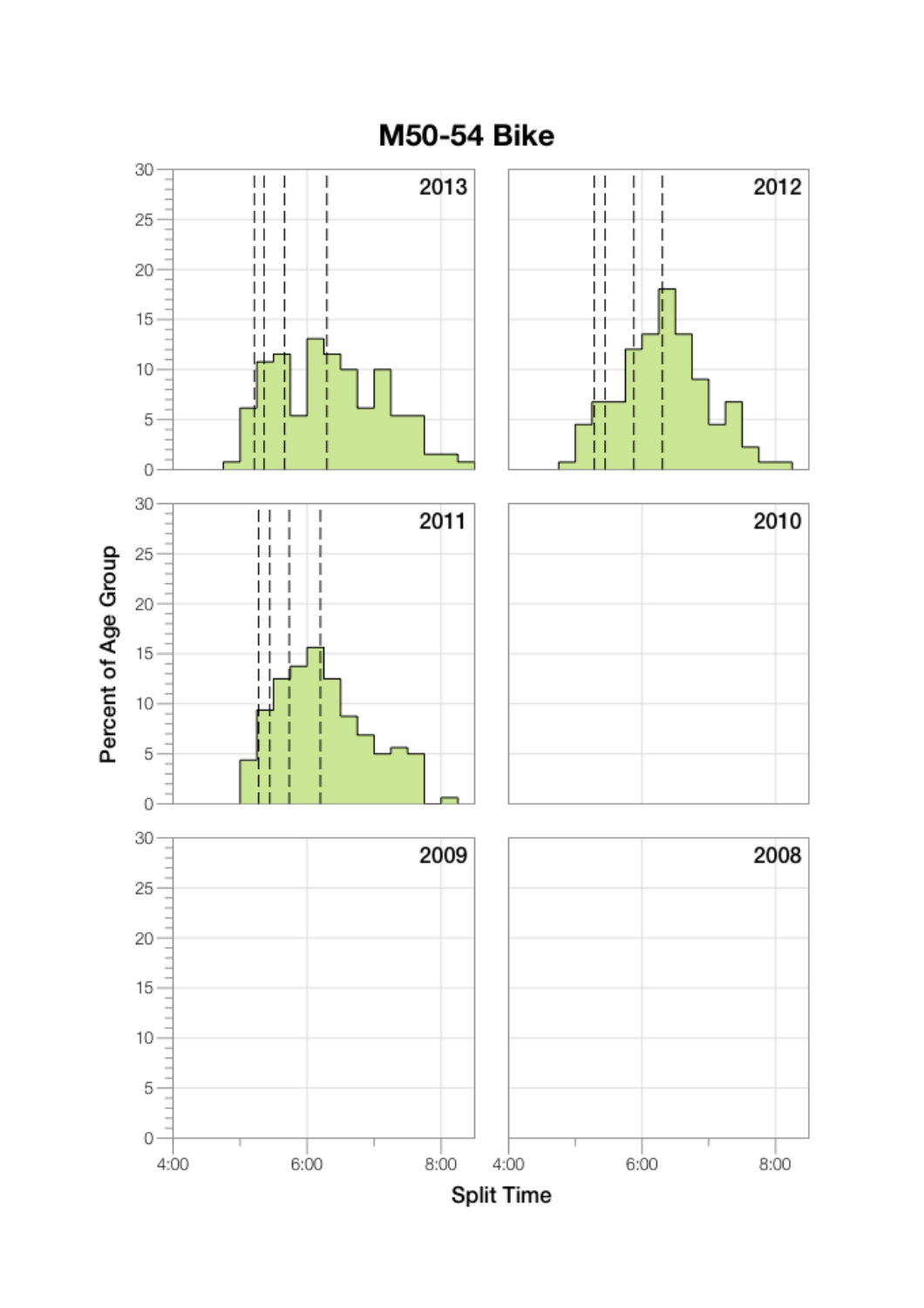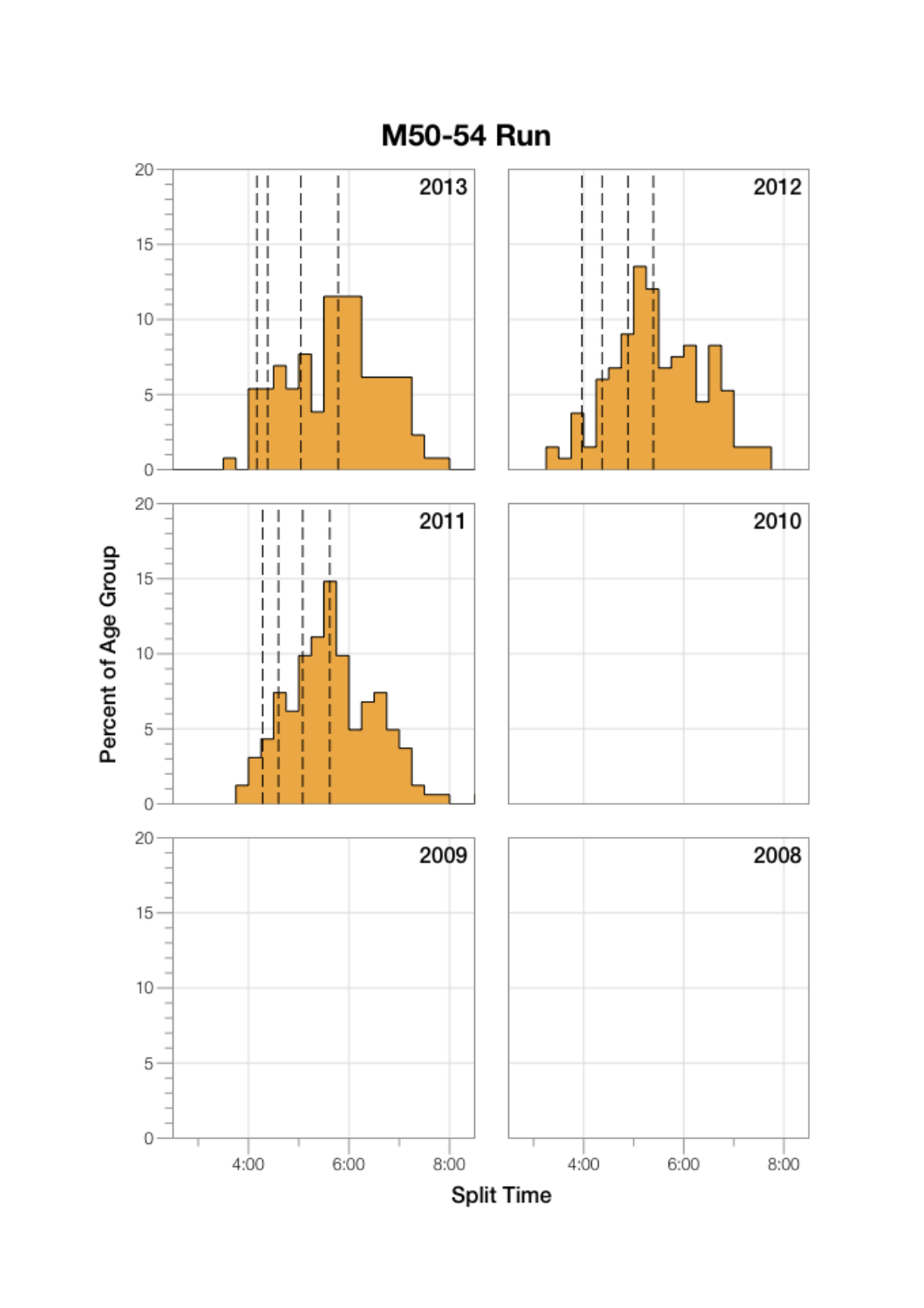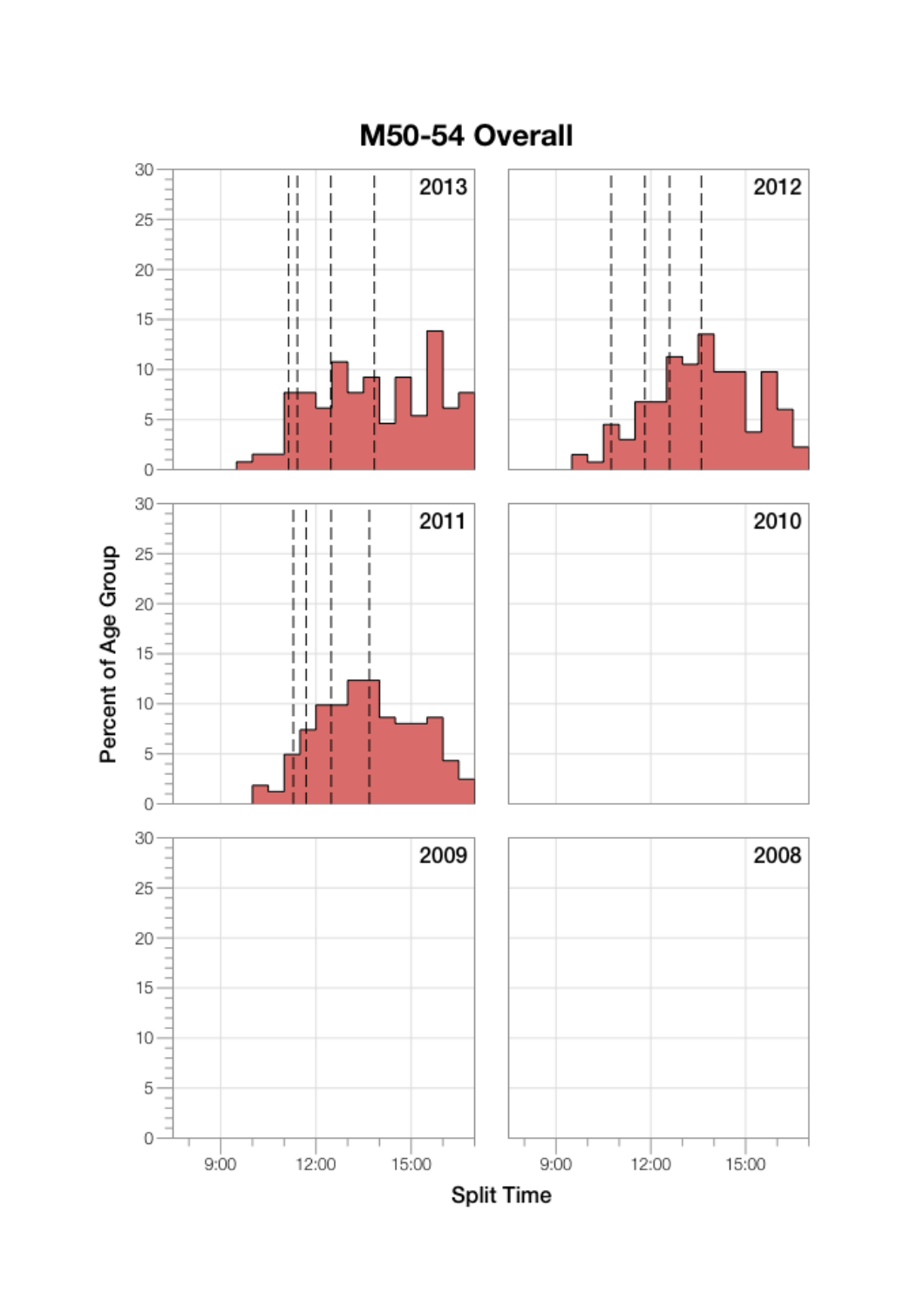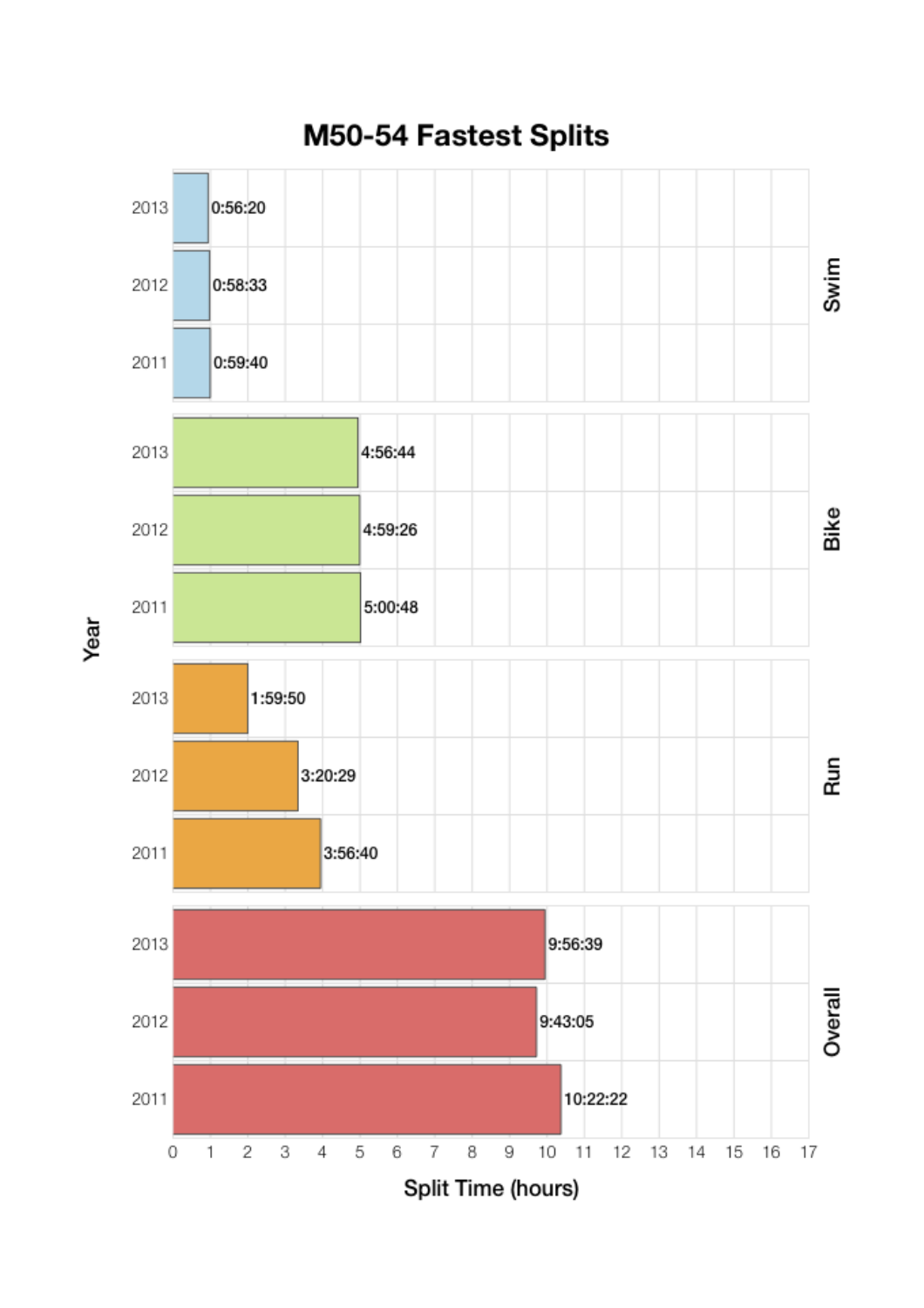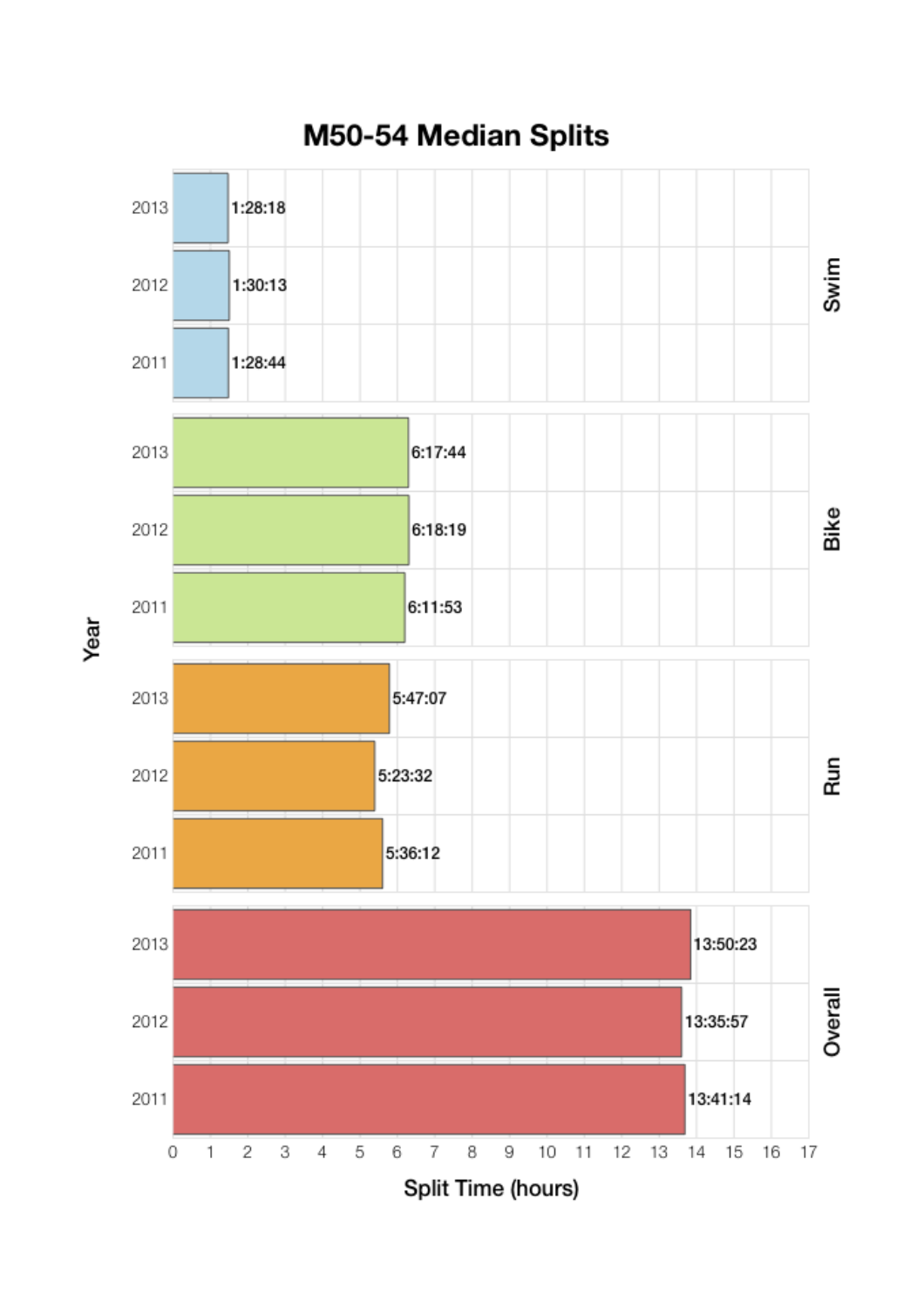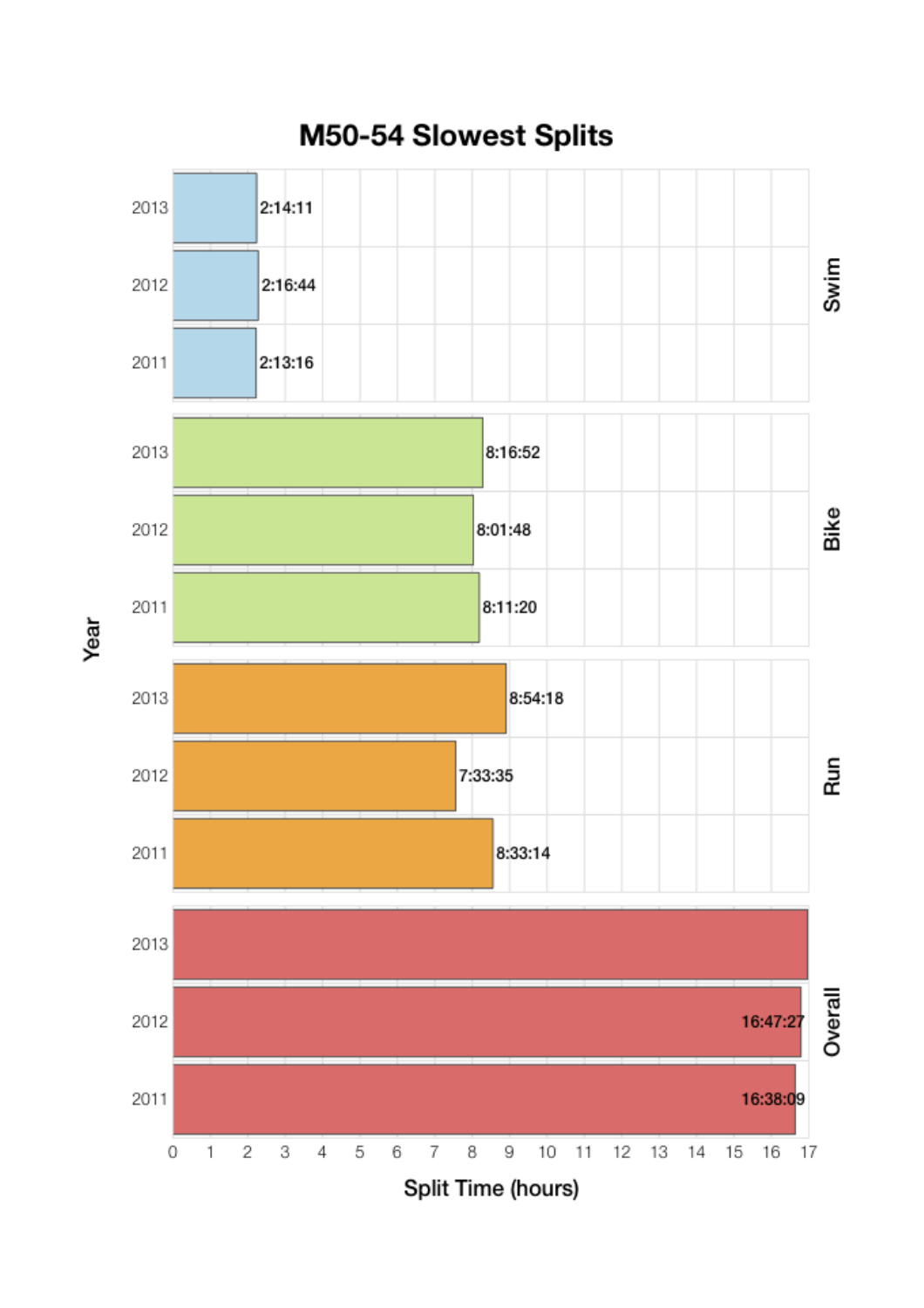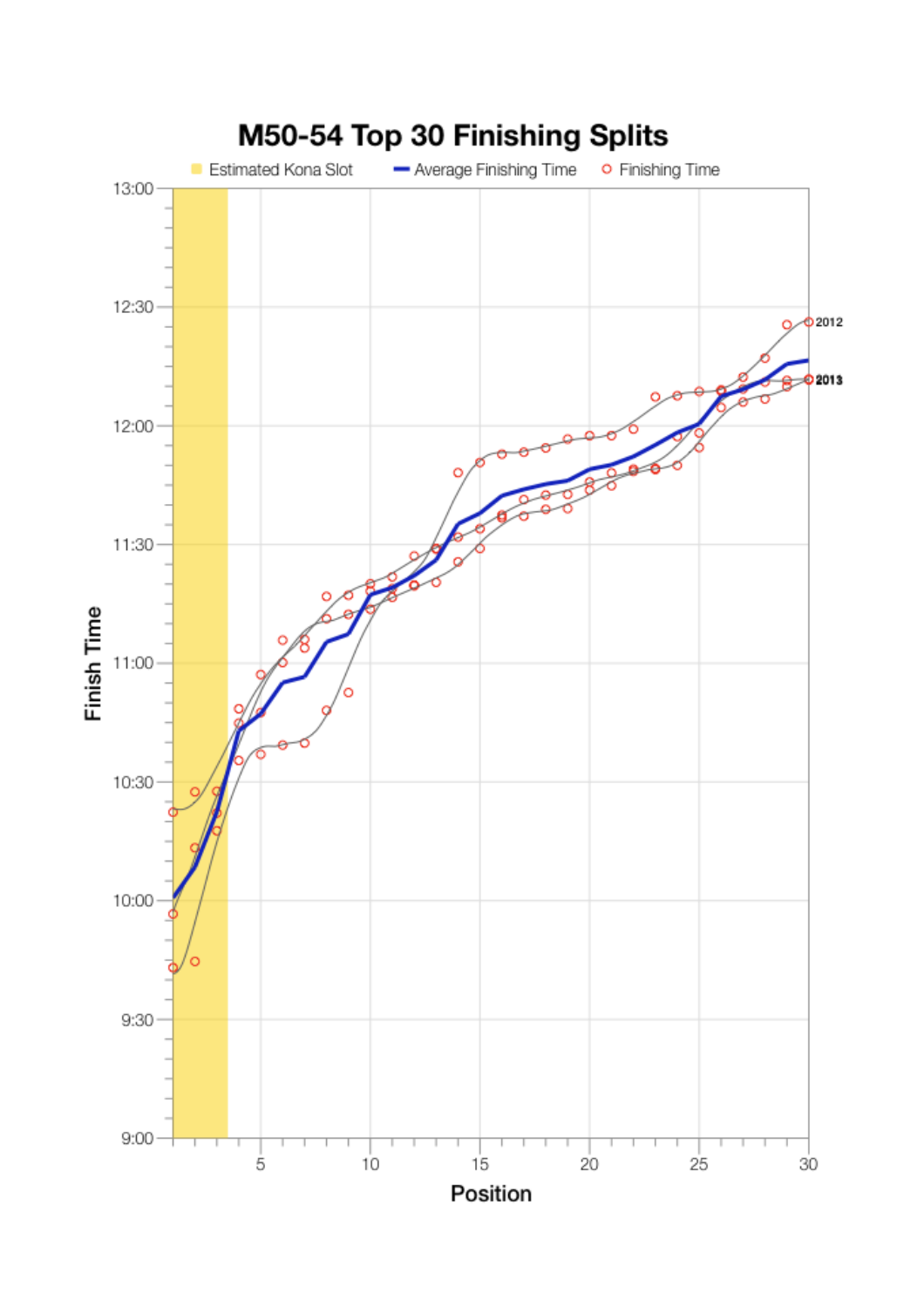# M50-54 Top 10 and Kona Times and Splits

## **Summary Statistics**

| <b>Position</b>                   | <b>Swim Time</b> | <b>Bike Time</b> | <b>Run Time</b> | <b>Overall Time</b> |
|-----------------------------------|------------------|------------------|-----------------|---------------------|
| <b>Average Male Winner</b>        | 0:52:39          | 4:26:55          | 2:50:45         | 8:14:43             |
| <b>Average Female Winner</b>      | 0:53:47          | 5:06:32          | 3:07:36         | 8:54:01             |
| <b>Average 1st Age Grouper</b>    | 0:59:50          | 5:12:26          | 3:39:45         | 10:00:42            |
| <b>Average 2nd Age Grouper</b>    | 1:11:24          | 5:01:52          | 3:47:56         | 10:08:30            |
| <b>Average 3rd Age Grouper</b>    | 1:14:55          | 5:00:41          | 3:58:56         | 10:22:29            |
| Average 4th Age Grouper           | 1:12:20          | 5:15:53          | 4:04:44         | 10:42:56            |
| Average 5th Age Grouper           | 1:19:06          | 5:09:35          | 4:07:05         | 10:47:13            |
| Average 6th Age Grouper           | 1:23:43          | 5:16:55          | 4:03:50         | 10:55:07            |
| Average 7th Age Grouper           | 1:16:25          | 5:21:51          | 4:04:53         | 10:56:34            |
| Average 8th Age Grouper           | 1:20:49          | 5:21:02          | 4:13:24         | 11:05:24            |
| Average 9th Age Grouper           | 1:14:49          | 5:23:36          | 4:20:10         | 11:07:22            |
| Average 10th Age Grouper          | 1:18:50          | 5:20:37          | 4:26:49         | 11:17:19            |
| <b>Kona Qualifier Average</b>     | 1:08:43          | 5:05:00          | 3:48:52         | 10:10:33            |
| <b>Top 10 Age Grouper Average</b> | 1:15:13          | 5:14:27          | 4:04:45         | 10:44:21            |

## **Texas 2013**

| <b>Position</b>                   | <b>Swim Time</b> | <b>Bike Time</b> | <b>Run Time</b> | <b>Overall Time</b> |
|-----------------------------------|------------------|------------------|-----------------|---------------------|
| <b>Male Winner</b>                | 0:54:54          | 4:29:07          | 2:56:18         | 8:25:06             |
| <b>Female Winner</b>              | 0:54:02          | 4:42:29          | 3:07:27         | 8:49:14             |
| <b>1st Age Grouper</b>            | 0:59:12          | 5:11:15          | 3:36:50         | 9:56:39             |
| <b>2nd Age Grouper</b>            | 1:07:31          | 4:56:44          | 4:00:51         | 10:13:22            |
| 3rd Age Grouper                   | 1:13:53          | 5:01:51          | 4:00:01         | 10:22:09            |
| 4th Age Grouper                   | 1:23:25          | 5:02:55          | 4:07:51         | 10:44:52            |
| 5th Age Grouper                   | 1:05:10          | 5:11:21          | 4:19:30         | 10:47:33            |
| 6th Age Grouper                   | 1:20:16          | 5:23:29          | 4:12:17         | 11:05:50            |
| 7th Age Grouper                   | 1:01:51          | 5:23:55          | 4:30:54         | 11:06:01            |
| 8th Age Grouper                   | 1:28:41          | 5:14:12          | 4:14:39         | 11:11:15            |
| 9th Age Grouper                   | 1:07:32          | 5:40:35          | 4:15:29         | 11:12:21            |
| 10th Age Grouper                  | 1:29:32          | 5:25:02          | 4:05:20         | 11:13:39            |
| <b>Kona Qualifier Average</b>     | 1:06:52          | 5:03:16          | 3:52:34         | 10:10:43            |
| <b>Top 10 Age Grouper Average</b> | 1:13:42          | 5:15:07          | 4:08:22         | 10:47:22            |

#### **Texas 2012**

| <b>Position</b>                   | <b>Swim Time</b> | <b>Bike Time</b> | <b>Run Time</b> | <b>Overall Time</b> |
|-----------------------------------|------------------|------------------|-----------------|---------------------|
| <b>Male Winner</b>                | 0:53:36          | 4:25:43          | 2:46:55         | 8:10:44             |
| <b>Female Winner</b>              | 0:53:32          | 4:45:52          | 3:11:09         | 8:54:58             |
| <b>1st Age Grouper</b>            | 1:00:24          | 5:11:26          | 3:23:22         | 9:43:05             |
| <b>2nd Age Grouper</b>            | 1:16:51          | 5:00:52          | 3:20:29         | 9:44:39             |
| 3rd Age Grouper                   | 1:09:45          | 4:59:26          | 4:00:07         | 10:17:40            |
| 4th Age Grouper                   | 0:58:33          | 5:32:13          | 3:56:18         | 10:35:26            |
| 5th Age Grouper                   | 1:31:18          | 5:05:43          | 3:46:53         | 10:36:59            |
| 6th Age Grouper                   | 1:11:53          | 5:25:29          | 3:50:33         | 10:39:20            |
| 7th Age Grouper                   | 1:29:50          | 5:14:06          | 3:43:38         | 10:39:50            |
| 8th Age Grouper                   | 1:28:15          | 5:13:21          | 3:58:59         | 10:48:05            |
| 9th Age Grouper                   | 1:11:20          | 5:13:34          | 4:19:43         | 10:52:36            |
| 10th Age Grouper                  | 1:16:58          | 5:26:21          | 4:22:24         | 11:18:14            |
| <b>Kona Qualifier Average</b>     | 1:09:00          | 5:03:54          | 3:34:39         | 9:55:08             |
| <b>Top 10 Age Grouper Average</b> | 1:15:30          | 5:14:15          | 3:52:14         | 10:31:35            |